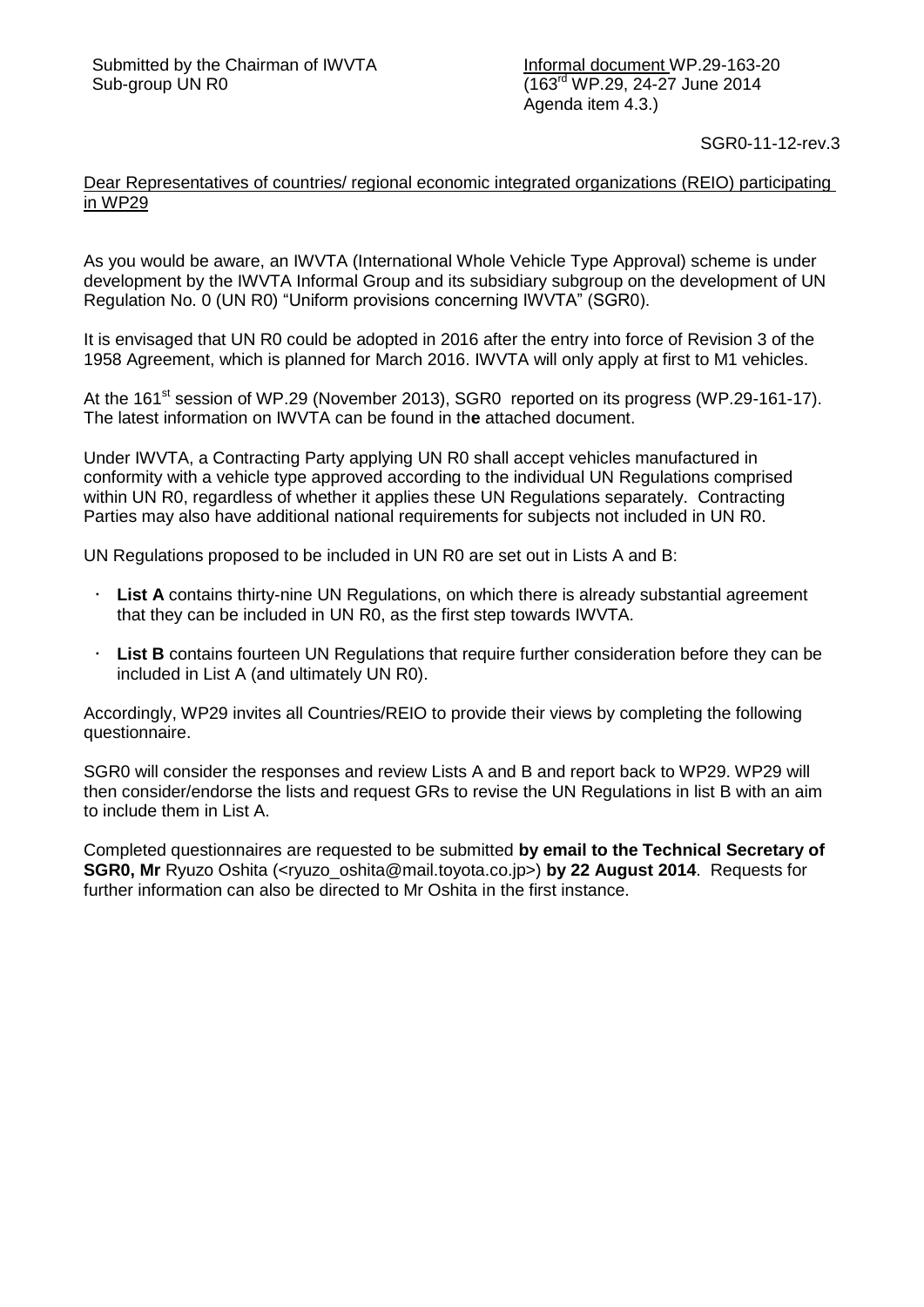## **Questionnaire regarding the draft UN R0 concerning IWVTA**

1. Please provide contact information.

Countries/REIO: Government body: Person to contact: E-mail:

2. Before considering the suitability of the UN Regulations applicable to UN R0 under IWVTA, please indicate your overall interest in IWVTA by selecting the applicable option(s).

- ( ) Planning to apply UN R0 as soon as it enters into force
- ( ) Planning to apply UN R0, but at a later stage
- ) Still under consideration
- ) Need more information to make any decision⇒please provide details
- ) No intention at the moment to apply UN R0
- ) No intention to apply UN R0 at any time
- ) Other  $\Rightarrow$  please provide details

3. If your country/REIO has any difficulty with the inclusion of any of the UN Regulations in Lists A and B in UN R0, please specify the reason.

| Number of the<br>concerned UN<br>Regulation | Reason for the difficulty |
|---------------------------------------------|---------------------------|
|                                             |                           |
|                                             |                           |
|                                             |                           |
|                                             |                           |

Please extend the table if necessary

4. UN R0 allows for the possibility that a Contracting Party applies UN R0 while not applying all individual UN Regulations annexed to it. By applying UN R0 the Contracting Party is obliged to accept vehicles with a Universal IWVTA which includes acceptance of equipment or parts complying to UN Regulations which the Contracting Party may not be applying. This raises the question about the acceptance of spare parts needed to service these vehicles.

Question 4.1

Would it be possible to accept in your country for the purpose of placing on your market spare parts for vehicles covered by an IWVTA which you are accepting provided these spare parts have a valid type approval according to the respective individual UN Regulation annexed to UN R0, even if you are not applying this individual UN Regulation (both original equipment spare parts and aftermarket spare parts)?

( ) yes ( ) no

If your answer to question 4.1 is "no" please give the reason why not: